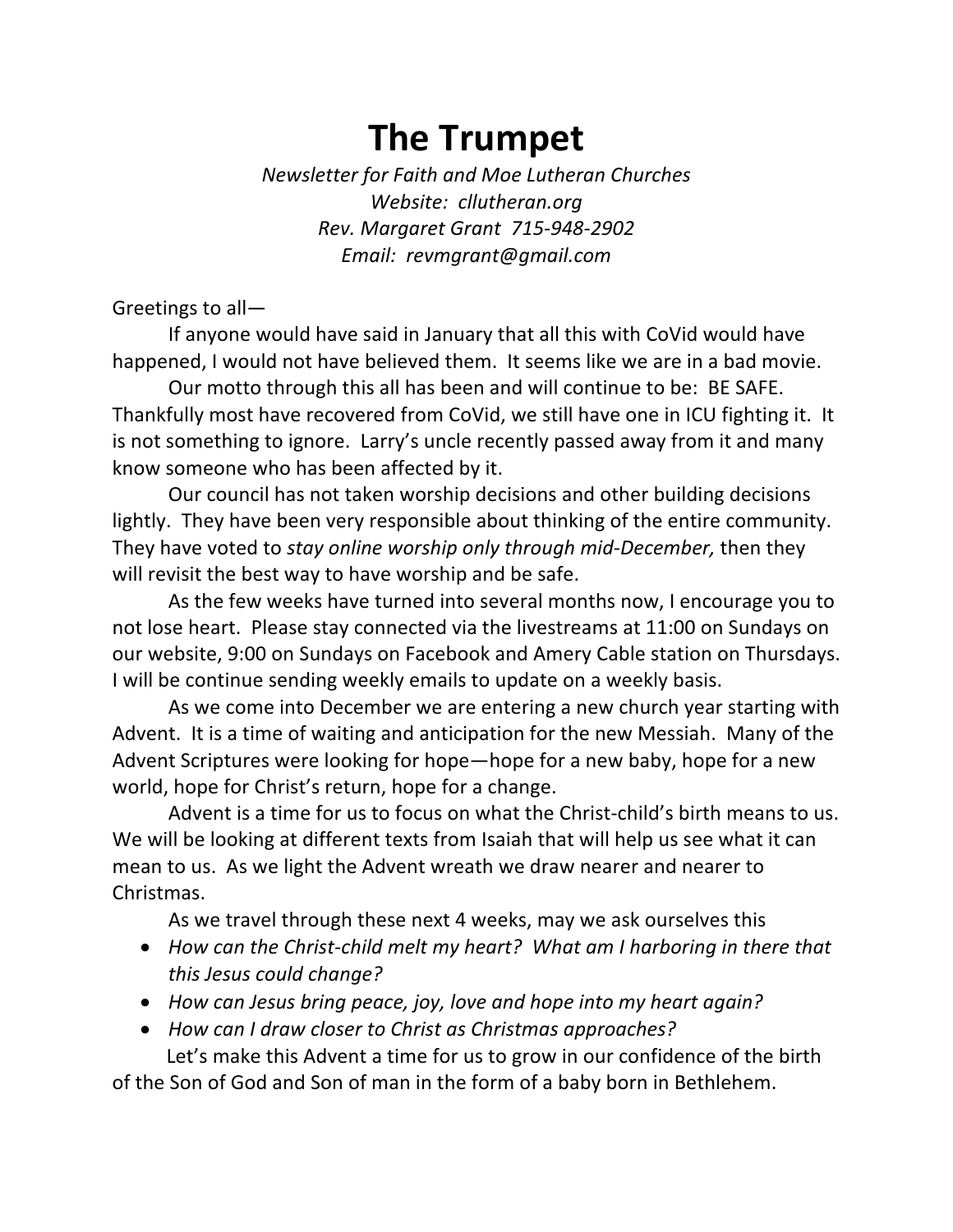#### **WORSHIP:**

Sunday worship will be online at least through December 5th.

#### **COUNCIL MEETING:**

Joint Council Meeting at Moe at 6 p.m. on December  $9<sup>th</sup>$ . Agenda items: discussion of worship plans and next year's budget.

### **FINANCIAL UPDATE:**

Thanks to the many generous folks who have sent in offerings, both churches have been able to meet their financial obligations. You can continue to maintain our churches through this difficult time, by going online on the website and making an online donation or mailing it to Clayton Parish P.O. Box 40 Clayton, WI 54004 and Pastor will get the donation to the treasurer.

### **CHRISTMAS EVE WORSHIP:**

At this time the council is holding off a final decision on what to do with Christmas Eve worship. We know it will look very different than previous years. We will figure out a meaningful and safe Advent and Christmas, so we can Be Safe.

**BIBLE STUDIES AND MEN'S FELLOWSHIP:** There will be no breakfast or Bible Study this month.  $\left(\cdot\right)$ 

## **ADVENT WORSHIP**

There is a PDF attached to this email that contains a daily devotional to use as we go through Advent starting with this Sunday, November 29. It will coordinate with our Sunday worship. God is with us—Immanuel.

#### **OUR WEBSITE**

cllutheran.org is our website. It has links to online giving on the bottom of the homepage. There is a link to all our worship services under the worship tab-Worship Services of current and past worships. Thank you to Billee Asp for continuing to update our site.

#### **THANKS**

To Lisa Moriak, Wayne and Billee Asp for painting the trim of the parsonage garage. It looks nice. Thanks to Bruce Ward and Jim Lee for fixing the bathroom plumbing issue at the parsonage.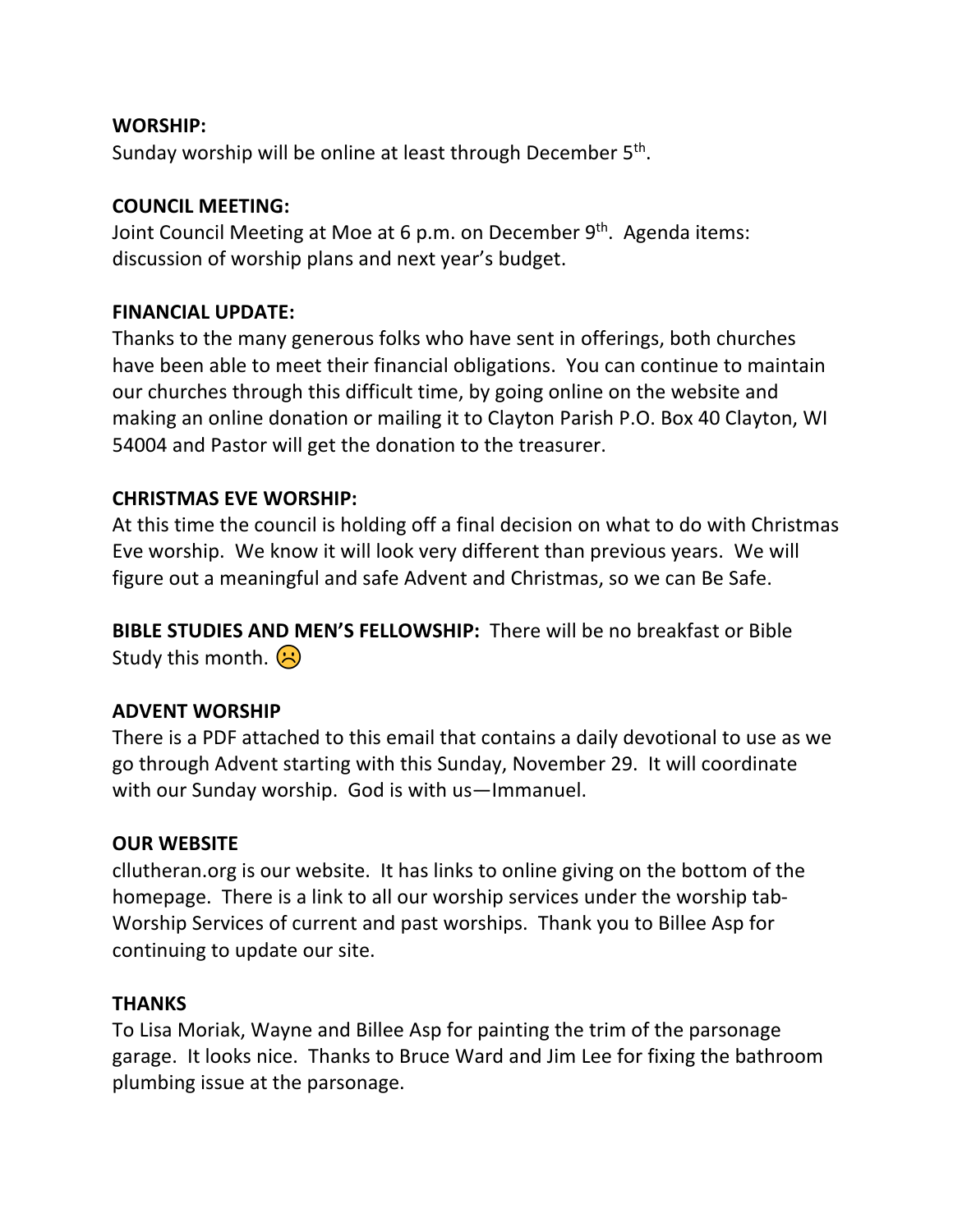#### **ADVENT WREATH**

I asked people to email me pictures of their Advent wreaths, I have not gotten any yet. I have given you a couple ideas you can do below:

**T**oilet Paper Tube Advent Wreath



For each wreath you need five toilet paper tubes. Paint three purple, one pink and one white. After they are dry, glue the tubes to a quality paper plate, putting the white tube in the middle and the others around the outside. Print a leaf page on green construction paper. Print the flames

> on yellow construction paper. Cut the leaves out and glue two between each candle. Cut the flames out and staple them to craft sticks. Now you can "light" the candles by putting the craft sticks in the tubes.

> > -OR-



#### *What you need*

One flat Styrofoam disk per wreath, enough green silk pine picks to cover the top of the Styrofoam, gold metallic ribbon-enough to cover outer edge of Styrofoam, glue, 3 purple candles, 1 pink candle, 1 white candle.

#### *What you do*

Glue the ribbon to the outer edge of the disk. Push the white candle into the center of the disk. Push the other candles evenly around the white candle, towards the outer edges of the disk, as shown in the picture. (You might want to place a bit of glue into the candle holes for added stability.) Push the pine picks into the disk, around the base of the candles to cover the top of the Styrofoam.

*Optional decorations*: Drape a strand of faux pearls on top, add to that small, white-tipped pine cones. This makes for an elegant coffee table display during the Christmas season.

*SEND ME A PICTURE OF YOUR ADVENT WREATH TO SHARE IN UPCOMING WEEKLY EMAILS!*